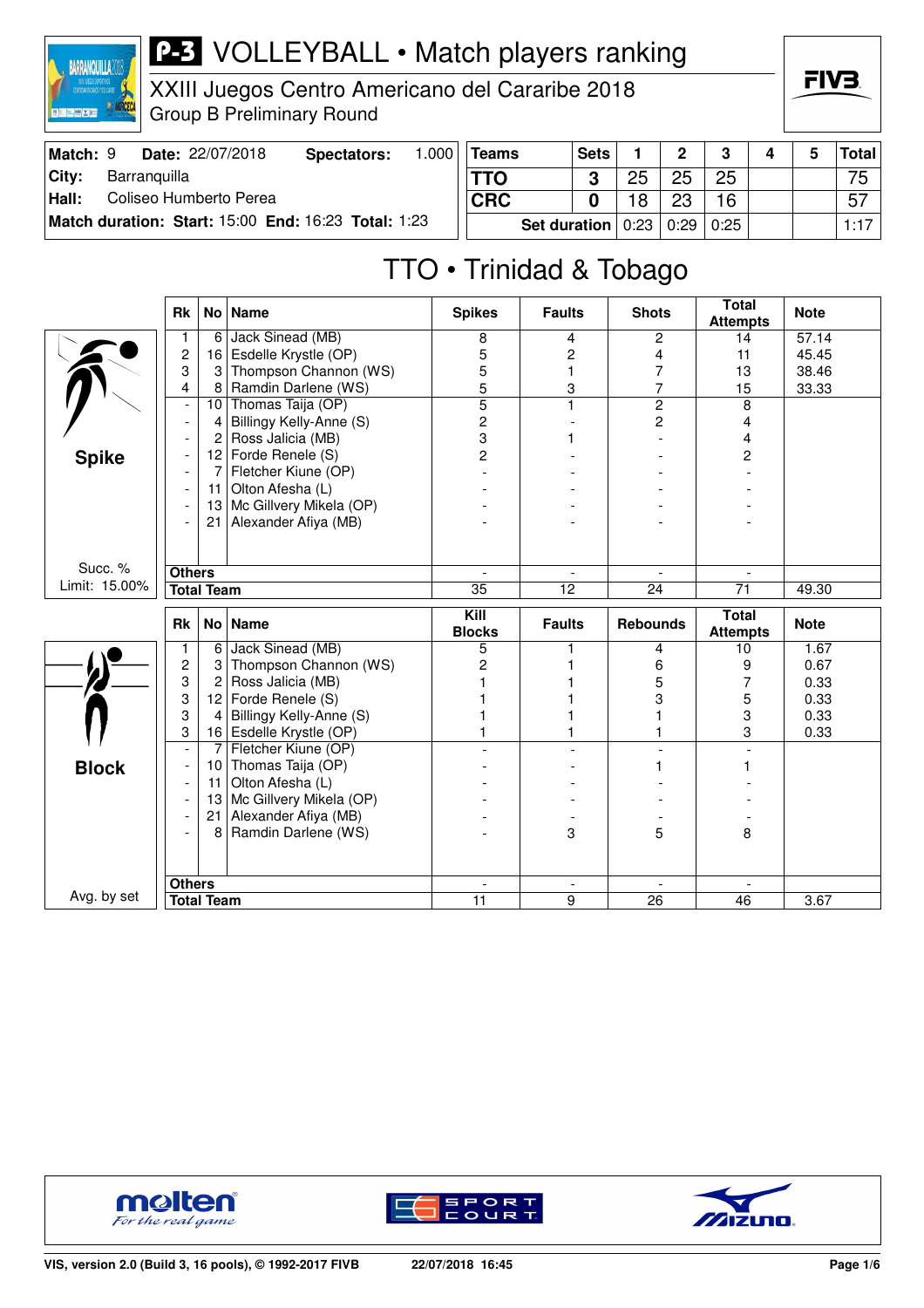

XXIII Juegos Centro Americano del Cararibe 2018 Group B Preliminary Round

| Match: 9 | Date: 22/07/2018                                    | Spectators: | .000 <sup>1</sup> | <b>Teams</b> | <b>Sets</b>                       |    | $\mathbf{p}$ | ີ  |  | Total |
|----------|-----------------------------------------------------|-------------|-------------------|--------------|-----------------------------------|----|--------------|----|--|-------|
| City:    | Barranguilla                                        |             |                   | <b>TTO</b>   | າ                                 | つに | 25           | 25 |  | 75    |
| Hall:    | Coliseo Humberto Perea                              |             |                   | <b>CRC</b>   |                                   |    | ດລ           | 16 |  | -57   |
|          | Match duration: Start: 15:00 End: 16:23 Total: 1:23 |             |                   |              | Set duration   0:23   0:29   0:25 |    |              |    |  | 1:17  |

## TTO • Trinidad & Tobago

|              | <b>Rk</b>                |                   | No   Name                     | <b>Aces</b>              | <b>Faults</b>            | <b>Serve</b><br><b>Hits</b> | Total<br><b>Attempts</b>        | <b>Note</b> |
|--------------|--------------------------|-------------------|-------------------------------|--------------------------|--------------------------|-----------------------------|---------------------------------|-------------|
|              | 1                        | 6                 | Jack Sinead (MB)              | $\overline{2}$           | 1                        | 9                           | 12                              | 0.67        |
|              | 1                        | 8                 | Ramdin Darlene (WS)           | $\overline{c}$           | $\overline{\mathbf{c}}$  | 15                          | 19                              | 0.67        |
|              | 1                        |                   | 16 Esdelle Krystle (OP)       | $\overline{c}$           | $\overline{2}$           | 8                           | 12                              | 0.67        |
|              | $\overline{\phantom{a}}$ | $\overline{7}$    | Fletcher Kiune (OP)           | $\overline{a}$           | $\bar{\phantom{a}}$      | $\frac{1}{2}$               | $\overline{\phantom{a}}$        |             |
|              | $\blacksquare$           | 10                | Thomas Taija (OP)             |                          |                          | 7                           | $\overline{7}$                  |             |
|              | $\blacksquare$           | 11                | Olton Afesha (L)              |                          |                          |                             |                                 |             |
|              | $\overline{\phantom{a}}$ | 12 <sub>2</sub>   | Forde Renele (S)              |                          |                          | 3                           | 3                               |             |
| <b>Serve</b> | $\overline{a}$           | 13                | Mc Gillvery Mikela (OP)       |                          |                          |                             |                                 |             |
|              | $\blacksquare$           | 21                | Alexander Afiya (MB)          |                          |                          |                             |                                 |             |
|              | $\overline{\phantom{a}}$ | $\overline{2}$    | Ross Jalicia (MB)             |                          | 1                        | 9                           | 10                              |             |
|              |                          |                   | 4 Billingy Kelly-Anne (S)     |                          | 1                        | 4                           | 5                               |             |
|              | $\overline{\phantom{a}}$ |                   | 3 Thompson Channon (WS)       |                          | $\overline{2}$           | 4                           | 6                               |             |
|              |                          |                   |                               |                          |                          |                             |                                 |             |
|              | <b>Others</b>            |                   |                               | $\blacksquare$           | $\blacksquare$           |                             |                                 |             |
| Avg. by set  |                          | <b>Total Team</b> |                               | 6                        | $\overline{9}$           | 59                          | $\overline{74}$                 | 2.00        |
| <b>Team</b>  |                          |                   | Opponent errors & Team faults | 23                       | $\overline{2}$           |                             | 25                              |             |
|              | <b>Rk</b>                |                   | No Name                       | <b>Digs</b>              | <b>Faults</b>            | <b>Receptions</b>           | <b>Total</b><br><b>Attempts</b> | <b>Note</b> |
|              | 1                        | $\vert$ 3         | Thompson Channon (WS)         | $\overline{8}$           | 1                        | 9                           | 18                              | 2.67        |
|              | $\overline{c}$           | 11                | Olton Afesha (L)              | 7                        | 3                        | 3                           | 13                              | 2.33        |
|              | 3                        | 8                 | Ramdin Darlene (WS)           | 3                        | 5                        | 5                           | 13                              | 1.00        |
|              | 4                        | $\mathbf{2}$      | Ross Jalicia (MB)             | $\overline{c}$           | 5                        |                             | 8                               | 0.67        |
|              | 5                        |                   | 16 Esdelle Krystle (OP)       | $\mathbf{1}$             | $\overline{\phantom{a}}$ | 3                           | $\overline{4}$                  | 0.33        |
|              | $\overline{\phantom{a}}$ | 4                 | Billingy Kelly-Anne (S)       | $\blacksquare$           | $\overline{\phantom{a}}$ | $\overline{\mathbf{3}}$     | $\overline{3}$                  |             |
|              | $\overline{\phantom{a}}$ | $\overline{7}$    | Fletcher Kiune (OP)           |                          |                          |                             |                                 |             |
| <b>Dig</b>   | $\overline{\phantom{a}}$ | 12                | Forde Renele (S)              |                          |                          | 3                           | 3                               |             |
|              | $\overline{\phantom{a}}$ | 13                | Mc Gillvery Mikela (OP)       |                          |                          |                             |                                 |             |
|              |                          |                   | 21 Alexander Afiya (MB)       |                          |                          |                             |                                 |             |
|              | $\overline{\phantom{a}}$ | 6                 | Jack Sinead (MB)              |                          | 1                        | 2                           | 3                               |             |
|              |                          |                   | 10 Thomas Taija (OP)          |                          | $\overline{2}$           | 3                           | 5                               |             |
|              |                          |                   |                               |                          |                          |                             |                                 |             |
|              | <b>Others</b>            |                   |                               | $\overline{\phantom{a}}$ | $\blacksquare$           | $\overline{\phantom{a}}$    | $\blacksquare$                  |             |
| Avg. by set  |                          | <b>Total Team</b> |                               | $\overline{21}$          | 17                       | $\overline{32}$             | 70                              | 7.00        |





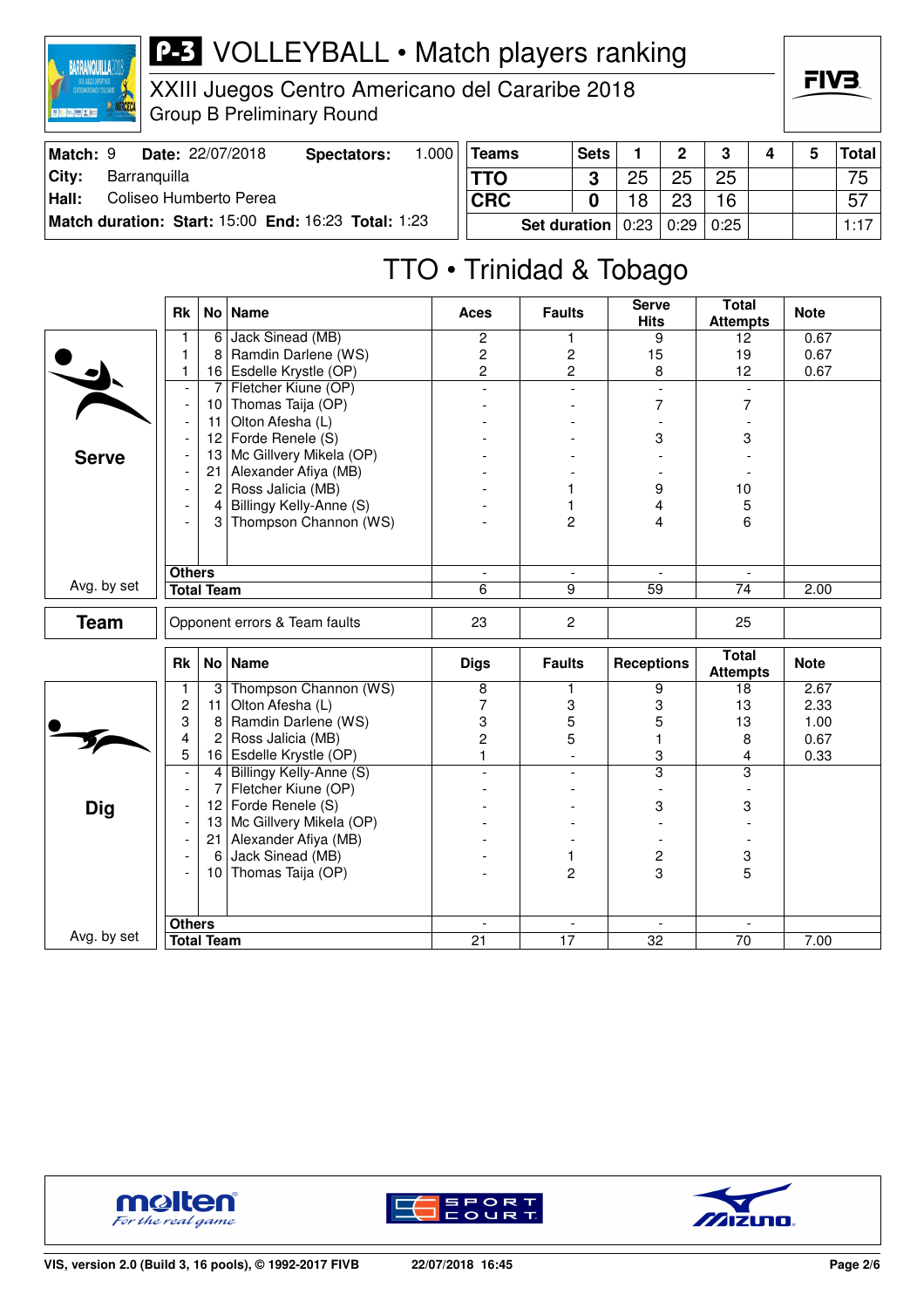

XXIII Juegos Centro Americano del Cararibe 2018 Group B Preliminary Round

| Match: 9 |              | <b>Date: 22/07/2018</b> | Spectators:                                         | .000 | <b>Teams</b> |              | <b>Sets</b> |    | $\Omega$           | $\bullet$ |  | Total <sup> </sup> |
|----------|--------------|-------------------------|-----------------------------------------------------|------|--------------|--------------|-------------|----|--------------------|-----------|--|--------------------|
| City:    | Barranguilla |                         |                                                     |      |              |              |             | 25 | 25                 | 25        |  | 75                 |
| Hall:    |              | Coliseo Humberto Perea  |                                                     |      | <b>CRC</b>   |              |             | 18 | റാ                 | 16        |  | 57                 |
|          |              |                         | Match duration: Start: 15:00 End: 16:23 Total: 1:23 |      |              | Set duration |             |    | 0:23   0:29   0:25 |           |  | 1:17               |

## TTO • Trinidad & Tobago

|                  | <b>Rk</b>                |                   | No   Name               | <b>Running</b><br><b>Sets</b> | <b>Faults</b>                 | <b>Still</b><br><b>Sets</b>       | <b>Total</b><br><b>Attempts</b> | <b>Note</b> |
|------------------|--------------------------|-------------------|-------------------------|-------------------------------|-------------------------------|-----------------------------------|---------------------------------|-------------|
|                  | 1                        | 4                 | Billingy Kelly-Anne (S) | 12                            | 3                             | 12                                | 27                              | 4.00        |
|                  | $\overline{c}$           | 12                | Forde Renele (S)        | 5                             | $\overline{c}$                | 22                                | 29                              | 1.67        |
| $\epsilon$       |                          | $\overline{2}$    | Ross Jalicia (MB)       |                               |                               |                                   |                                 |             |
|                  | $\overline{\phantom{a}}$ | 7                 | Fletcher Kiune (OP)     |                               |                               |                                   |                                 |             |
|                  | $\overline{\phantom{a}}$ | 8                 | Ramdin Darlene (WS)     |                               |                               | 3                                 | 3                               |             |
|                  | $\overline{\phantom{a}}$ | 10 <sup>1</sup>   | Thomas Taija (OP)       |                               |                               |                                   |                                 |             |
|                  | $\overline{\phantom{a}}$ | 11                | Olton Afesha (L)        |                               |                               | 3                                 | 3                               |             |
| <b>Set</b>       |                          | 13                | Mc Gillvery Mikela (OP) |                               |                               |                                   |                                 |             |
|                  |                          | 16                | Esdelle Krystle (OP)    |                               |                               |                                   |                                 |             |
|                  |                          | 21                | Alexander Afiya (MB)    |                               |                               |                                   |                                 |             |
|                  |                          | 3                 | Thompson Channon (WS)   |                               |                               | 4                                 | 5                               |             |
|                  |                          | 6                 | Jack Sinead (MB)        |                               | 1                             |                                   | $\overline{2}$                  |             |
|                  |                          |                   |                         |                               |                               |                                   |                                 |             |
|                  |                          |                   |                         |                               |                               |                                   |                                 |             |
|                  | <b>Others</b>            |                   |                         |                               | $\blacksquare$                |                                   |                                 |             |
| Avg. by set      |                          | <b>Total Team</b> |                         | 17                            | 7                             | 45                                | 69                              | 5.67        |
|                  |                          |                   |                         |                               |                               |                                   |                                 |             |
|                  | <b>Rk</b>                |                   | No   Name               | <b>Excellents</b>             | <b>Faults</b>                 | <b>Serve</b><br><b>Receptions</b> | <b>Total</b><br><b>Attempts</b> | <b>Note</b> |
|                  | 1                        | 11                | Olton Afesha (L)        | 13                            | 1                             | 6                                 | 20                              | 60.00       |
|                  | 2                        | 3                 | Thompson Channon (WS)   | 8                             |                               | 8                                 | 16                              | 50.00       |
|                  | 3                        | 8                 | Ramdin Darlene (WS)     | 5                             |                               | 7                                 | 12                              | 41.67       |
|                  | $\blacksquare$           | $\overline{2}$    | Ross Jalicia (MB)       |                               |                               |                                   |                                 |             |
|                  | $\overline{\phantom{a}}$ | 4                 | Billingy Kelly-Anne (S) |                               |                               |                                   |                                 |             |
| $\frac{1}{2}$    | $\blacksquare$           | 6                 | Jack Sinead (MB)        |                               |                               |                                   |                                 |             |
|                  | $\overline{\phantom{a}}$ | 7                 | Fletcher Kiune (OP)     |                               |                               |                                   |                                 |             |
|                  | $\overline{\phantom{a}}$ | 10                | Thomas Taija (OP)       |                               |                               |                                   |                                 |             |
| <b>Reception</b> | $\overline{\phantom{a}}$ | 12 <sub>2</sub>   | Forde Renele (S)        |                               |                               |                                   |                                 |             |
|                  | $\overline{\phantom{a}}$ | 13                | Mc Gillvery Mikela (OP) |                               |                               |                                   |                                 |             |
|                  |                          | 16                | Esdelle Krystle (OP)    |                               |                               |                                   |                                 |             |
|                  |                          | 21                | Alexander Afiya (MB)    |                               |                               |                                   |                                 |             |
|                  |                          |                   |                         |                               |                               |                                   |                                 |             |
| Eff. %           |                          |                   |                         |                               |                               |                                   |                                 |             |
| Limit: 20.00%    | <b>Others</b>            | <b>Total Team</b> |                         | $\sim$<br>26                  | $\overline{\phantom{a}}$<br>1 | 21                                | 48                              | 52.08       |





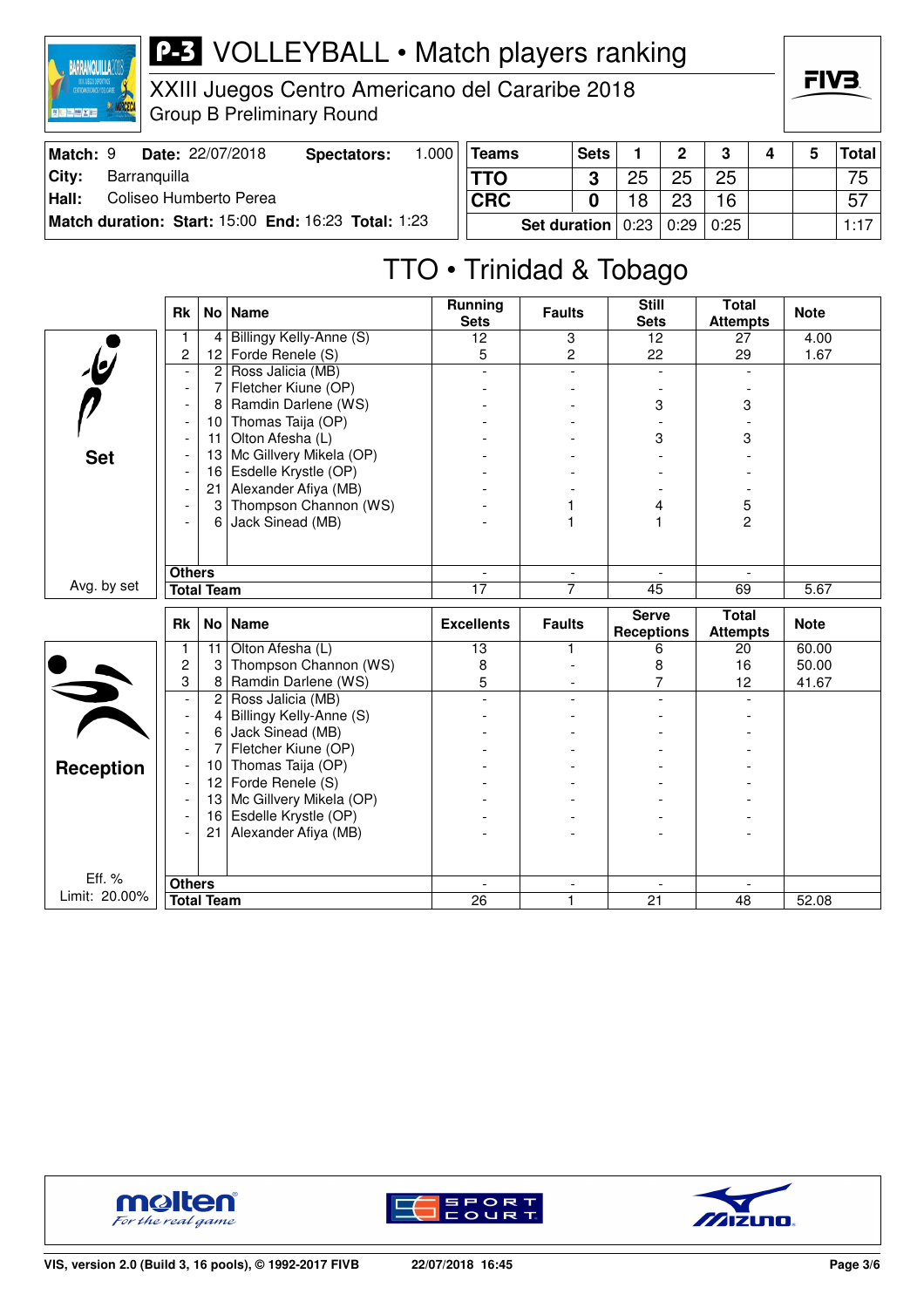| <b>BARRANQUILLA2</b>            |                               |                      | <b>P-3</b> VOLLEYBALL • Match players ranking                   |       |                       |                         |             |                 |                |                                 |   |                |              |
|---------------------------------|-------------------------------|----------------------|-----------------------------------------------------------------|-------|-----------------------|-------------------------|-------------|-----------------|----------------|---------------------------------|---|----------------|--------------|
|                                 |                               |                      | XXIII Juegos Centro Americano del Cararibe 2018                 |       |                       |                         |             |                 |                |                                 |   | FIV3.          |              |
| ■ 第十二 藤 × 第二                    |                               |                      |                                                                 |       |                       |                         |             |                 |                |                                 |   |                |              |
|                                 |                               |                      | <b>Group B Preliminary Round</b>                                |       |                       |                         |             |                 |                |                                 |   |                |              |
| Match: 9                        |                               |                      | Date: 22/07/2018<br><b>Spectators:</b>                          | 1.000 | <b>Teams</b>          |                         | <b>Sets</b> | 1               | $\mathbf 2$    | 3                               | 4 | 5              | <b>Total</b> |
| City:<br>Barranquilla           |                               |                      |                                                                 |       | <b>TTO</b>            |                         | 3           | 25              | 25             | 25                              |   |                | 75           |
| Hall:<br>Coliseo Humberto Perea |                               |                      |                                                                 |       | <b>CRC</b>            |                         | 0           | 18              | 23             | 16                              |   |                | 57           |
|                                 |                               |                      | Match duration: Start: 15:00 End: 16:23 Total: 1:23             |       |                       | <b>Set duration</b>     |             | 0:23            | 0:29           | 0:25                            |   |                | 1:17         |
|                                 |                               |                      |                                                                 |       |                       |                         |             |                 |                |                                 |   |                |              |
|                                 |                               |                      |                                                                 |       |                       | <b>CRC</b> • Costa Rica |             |                 |                |                                 |   |                |              |
|                                 |                               |                      |                                                                 |       |                       |                         |             |                 |                |                                 |   |                |              |
|                                 | <b>Rk</b>                     | No <sub>1</sub>      | <b>Name</b>                                                     |       | <b>Spikes</b>         | <b>Faults</b>           |             | <b>Shots</b>    |                | <b>Total</b><br><b>Attempts</b> |   | <b>Note</b>    |              |
|                                 | 1                             | 17                   | Gonzalez Alfaro Yuliana (WS)                                    |       | 6                     | 4                       |             | 11              |                | 21                              |   | 28.57          |              |
|                                 | 2<br>3                        | 10 <sup>1</sup><br>1 | Vargas Quiros Daniela (OP)<br>Carazo Martinez Tannia (WS)       |       | 5<br>6                | 4<br>3                  |             | 9               |                | 18<br>27                        |   | 27.78<br>22.22 |              |
|                                 | $\overline{a}$                | 11                   | Rodriguez Mariana (OP)                                          |       | 1                     | $\mathbf{1}$            |             | 18              | $\overline{5}$ | 7                               |   |                |              |
|                                 |                               | 4                    | Gamboa Johanna (MB)                                             |       | 2                     |                         |             |                 | 2              | 4                               |   |                |              |
|                                 |                               | 12                   | Jimenez Corrales Kiara (MB)                                     |       |                       | 3                       |             |                 |                | 3                               |   |                |              |
|                                 |                               |                      | Campos Melissa (S)                                              |       |                       |                         |             |                 | 2              | 2                               |   |                |              |
| <b>Spike</b>                    |                               | 14                   | Fonseca Avila Irene (S)                                         |       | 2                     |                         |             |                 |                | 2                               |   |                |              |
|                                 |                               | 5                    | Espinoza Rojas Edya (WS)                                        |       |                       |                         |             |                 |                |                                 |   |                |              |
|                                 |                               | $\mathbf{2}$         | Hernandez Gamboa Joselyn (MB)<br>6   Madriz Piedra Valeria (OP) |       |                       |                         |             |                 |                |                                 |   |                |              |
|                                 |                               |                      | Castro Rueda Maria Jose (L)                                     |       |                       |                         |             |                 |                |                                 |   |                |              |
|                                 |                               | 13.                  | Porras Vargas Ariana (WS)                                       |       |                       |                         |             |                 |                |                                 |   |                |              |
|                                 |                               | 18                   | Linares Somarribas Yuriana (L)                                  |       |                       |                         |             |                 |                |                                 |   |                |              |
| Succ. %                         | <b>Others</b>                 |                      |                                                                 |       |                       |                         |             |                 |                |                                 |   |                |              |
| Limit: 15.00%                   |                               | <b>Total Team</b>    |                                                                 |       | 22                    | $\overline{15}$         |             | 48              |                | 85                              |   | 25.88          |              |
|                                 | <b>Rk</b>                     | No <sub>1</sub>      | <b>Name</b>                                                     |       | Kill<br><b>Blocks</b> | <b>Faults</b>           |             | <b>Rebounds</b> |                | <b>Total</b><br><b>Attempts</b> |   | <b>Note</b>    |              |
|                                 | 1                             |                      | 17 Gonzalez Alfaro Yuliana (WS)                                 |       |                       | 1                       |             |                 | 2              | 4                               |   | 0.33           |              |
|                                 | 1                             | 4                    | Gamboa Johanna (MB)                                             |       |                       | 1                       |             |                 | 1              | 3                               |   | 0.33           |              |
|                                 | 1                             | 11 I                 | Rodriguez Mariana (OP)                                          |       |                       | 3                       |             |                 | 4              | 8                               |   | 0.33           |              |
|                                 | 1<br>$\overline{\phantom{a}}$ | $\overline{c}$       | Carazo Martinez Tannia (WS)<br>Hernandez Gamboa Joselyn (MB)    |       | 1                     | 3                       |             |                 | 3              | 7                               |   | 0.33           |              |
|                                 |                               | 5                    | Espinoza Rojas Edya (WS)                                        |       |                       |                         |             |                 |                |                                 |   |                |              |
|                                 |                               | 7                    | Campos Melissa (S)                                              |       |                       |                         |             |                 |                | 1                               |   |                |              |
| <b>Block</b>                    |                               | 8                    | Castro Rueda Maria Jose (L)                                     |       |                       |                         |             |                 |                |                                 |   |                |              |
|                                 |                               | 12                   | Jimenez Corrales Kiara (MB)                                     |       |                       |                         |             |                 |                |                                 |   |                |              |
|                                 |                               |                      | 13 Porras Vargas Ariana (WS)                                    |       |                       |                         |             |                 |                |                                 |   |                |              |
|                                 |                               |                      | 14 Fonseca Avila Irene (S)                                      |       |                       |                         |             |                 |                |                                 |   |                |              |
|                                 |                               |                      | 18 Linares Somarribas Yuriana (L)                               |       |                       |                         |             |                 |                |                                 |   |                |              |
|                                 |                               | 6                    | 10 Vargas Quiros Daniela (OP)<br>Madriz Piedra Valeria (OP)     |       |                       |                         |             |                 | 2              | 3<br>1                          |   |                |              |
|                                 | <b>Others</b>                 |                      |                                                                 |       |                       |                         |             |                 |                |                                 |   |                |              |
| Avg. by set                     |                               | <b>Total Team</b>    |                                                                 |       | 4                     | 10                      |             | 13              |                | 27                              |   | 1.33           |              |





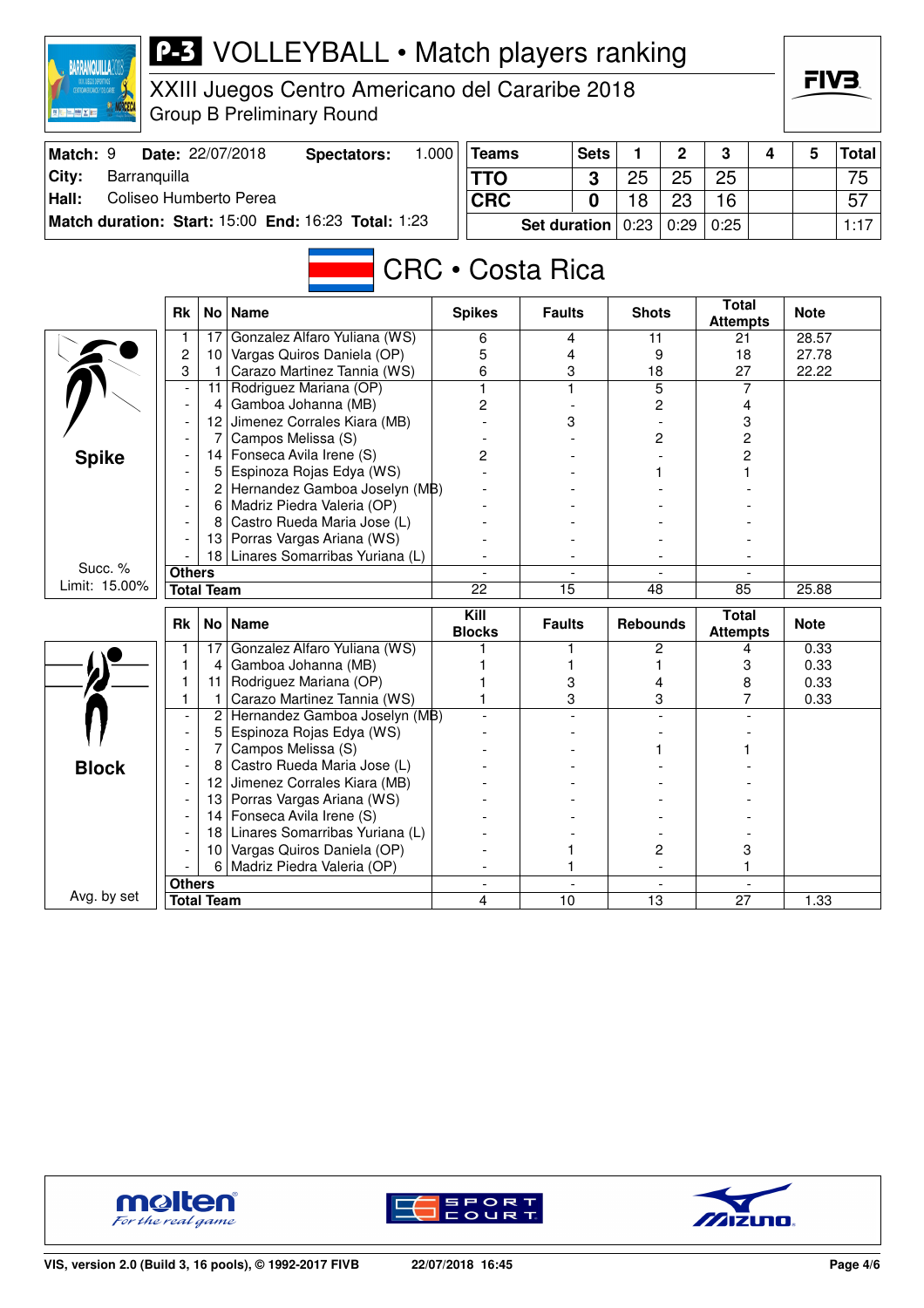| <b>BARRANQUILLA2</b>            |                          |                   | <b>P-3</b> VOLLEYBALL • Match players ranking                   |       |                          |                     |                |                      |                          |                                 |   |              |              |
|---------------------------------|--------------------------|-------------------|-----------------------------------------------------------------|-------|--------------------------|---------------------|----------------|----------------------|--------------------------|---------------------------------|---|--------------|--------------|
|                                 |                          |                   | XXIII Juegos Centro Americano del Cararibe 2018                 |       |                          |                     |                |                      |                          |                                 |   | FIV3.        |              |
| ■ 第十二 藤 × 第二                    |                          |                   | <b>Group B Preliminary Round</b>                                |       |                          |                     |                |                      |                          |                                 |   |              |              |
| Match: 9                        |                          |                   | Date: 22/07/2018<br><b>Spectators:</b>                          | 1.000 | <b>Teams</b>             |                     | <b>Sets</b>    | 1                    | $\overline{2}$           | 3                               | 4 | 5            | <b>Total</b> |
| City:<br>Barranquilla           |                          |                   |                                                                 |       | <b>TTO</b>               |                     | 3              | 25                   | 25                       | 25                              |   |              | 75           |
| Coliseo Humberto Perea<br>Hall: |                          |                   |                                                                 |       | <b>CRC</b>               |                     | 0              | 18                   | 23                       | 16                              |   |              | 57           |
|                                 |                          |                   | Match duration: Start: 15:00 End: 16:23 Total: 1:23             |       |                          | <b>Set duration</b> |                | 0:23                 | 0:29                     | 0:25                            |   |              | 1:17         |
|                                 |                          |                   |                                                                 |       |                          |                     |                |                      |                          |                                 |   |              |              |
|                                 |                          |                   |                                                                 |       | <b>CRC • Costa Rica</b>  |                     |                |                      |                          |                                 |   |              |              |
|                                 | <b>Rk</b>                |                   | No   Name                                                       |       | Aces                     | <b>Faults</b>       |                | <b>Serve</b><br>Hits |                          | <b>Total</b><br><b>Attempts</b> |   | <b>Note</b>  |              |
|                                 | 1                        | 17                | Gonzalez Alfaro Yuliana (WS)                                    |       | 1                        |                     | 4              |                      | 6                        | 11                              |   | 0.33         |              |
|                                 |                          | 2                 | Hernandez Gamboa Joselyn (MB)<br>Madriz Piedra Valeria (OP)     |       |                          |                     |                |                      |                          |                                 |   |              |              |
|                                 |                          | 6<br>7            | Campos Melissa (S)                                              |       |                          |                     |                | 6                    |                          | 6                               |   |              |              |
|                                 |                          | 8                 | Castro Rueda Maria Jose (L)                                     |       |                          |                     |                |                      |                          |                                 |   |              |              |
|                                 |                          |                   | 11   Rodriguez Mariana (OP)                                     |       |                          |                     |                |                      | 7                        | 7                               |   |              |              |
|                                 |                          |                   | 12 Jimenez Corrales Kiara (MB)                                  |       |                          |                     |                | 6                    |                          | 6                               |   |              |              |
| <b>Serve</b>                    |                          |                   | 13 Porras Vargas Ariana (WS)                                    |       |                          |                     |                |                      |                          |                                 |   |              |              |
|                                 |                          |                   | 14 Fonseca Avila Irene (S)                                      |       |                          |                     |                |                      | 4                        | 4                               |   |              |              |
|                                 |                          |                   | 18 Linares Somarribas Yuriana (L)                               |       |                          |                     |                |                      |                          |                                 |   |              |              |
|                                 |                          |                   | 1   Carazo Martinez Tannia (WS)<br>Espinoza Rojas Edya (WS)     |       |                          | 2                   |                | 12<br>3              |                          | 14<br>4                         |   |              |              |
|                                 |                          | 10                | Vargas Quiros Daniela (OP)                                      |       |                          | 1                   |                | 3                    |                          | 4                               |   |              |              |
|                                 |                          | 4                 | Gamboa Johanna (MB)                                             |       |                          | 2                   |                |                      |                          | 2                               |   |              |              |
|                                 | <b>Others</b>            |                   |                                                                 |       |                          |                     |                |                      |                          |                                 |   |              |              |
| Avg. by set                     |                          | <b>Total Team</b> |                                                                 |       |                          | 10                  |                | 47                   |                          | 58                              |   | 0.33         |              |
| <b>Team</b>                     |                          |                   | Opponent errors & Team faults                                   |       | 30                       | 4                   |                |                      |                          | 34                              |   |              |              |
|                                 | <b>Rk</b>                |                   | No   Name                                                       |       | <b>Digs</b>              | <b>Faults</b>       |                | <b>Receptions</b>    |                          | <b>Total</b><br><b>Attempts</b> |   | <b>Note</b>  |              |
|                                 | 1                        | 8                 | Castro Rueda Maria Jose (L)                                     |       | 4                        | 2                   |                |                      | 4                        | 10                              |   | 1.33         |              |
|                                 | $\overline{c}$           | 1                 | Carazo Martinez Tannia (WS)                                     |       | 3                        |                     | 7              |                      | 4                        | 14                              |   | 1.00         |              |
|                                 | $\overline{c}$<br>4      |                   | 17 Gonzalez Alfaro Yuliana (WS)<br>13 Porras Vargas Ariana (WS) |       | 3                        | 9                   |                | 4                    |                          | 16<br>1                         |   | 1.00<br>0.33 |              |
|                                 | 4                        |                   | 14 Fonseca Avila Irene (S)                                      |       |                          | 1                   |                |                      | 2                        | 4                               |   | 0.33         |              |
|                                 | 4                        | 10                | Vargas Quiros Daniela (OP)                                      |       |                          |                     | 2              |                      | $\overline{c}$           | 5                               |   | 0.33         |              |
|                                 | $\overline{\phantom{a}}$ |                   | 2 Hernandez Gamboa Joselyn (MB)                                 |       |                          |                     |                |                      |                          |                                 |   |              |              |
| <b>Dig</b>                      |                          | 6                 | Madriz Piedra Valeria (OP)                                      |       |                          |                     |                |                      |                          |                                 |   |              |              |
|                                 |                          | <u> 11 l</u>      | Rodriguez Mariana (OP)                                          |       |                          |                     |                |                      |                          |                                 |   |              |              |
|                                 |                          | 121               | Jimenez Corrales Kiara (MB)                                     |       |                          |                     |                |                      |                          |                                 |   |              |              |
|                                 |                          |                   | 18 Linares Somarribas Yuriana (L)<br>Campos Melissa (S)         |       |                          |                     |                |                      |                          |                                 |   |              |              |
|                                 |                          | 4                 | Gamboa Johanna (MB)                                             |       |                          | 3<br>1              |                |                      | 4                        | 7<br>$\overline{c}$             |   |              |              |
|                                 |                          |                   | Espinoza Rojas Edya (WS)                                        |       |                          |                     |                |                      |                          | $\overline{c}$                  |   |              |              |
|                                 | <b>Others</b>            |                   |                                                                 |       | $\overline{\phantom{a}}$ |                     | $\blacksquare$ |                      | $\overline{\phantom{a}}$ |                                 |   |              |              |
| Avg. by set                     |                          | <b>Total Team</b> |                                                                 |       | $\overline{13}$          | $\overline{26}$     |                | $\overline{24}$      |                          | 63                              |   | 4.33         |              |